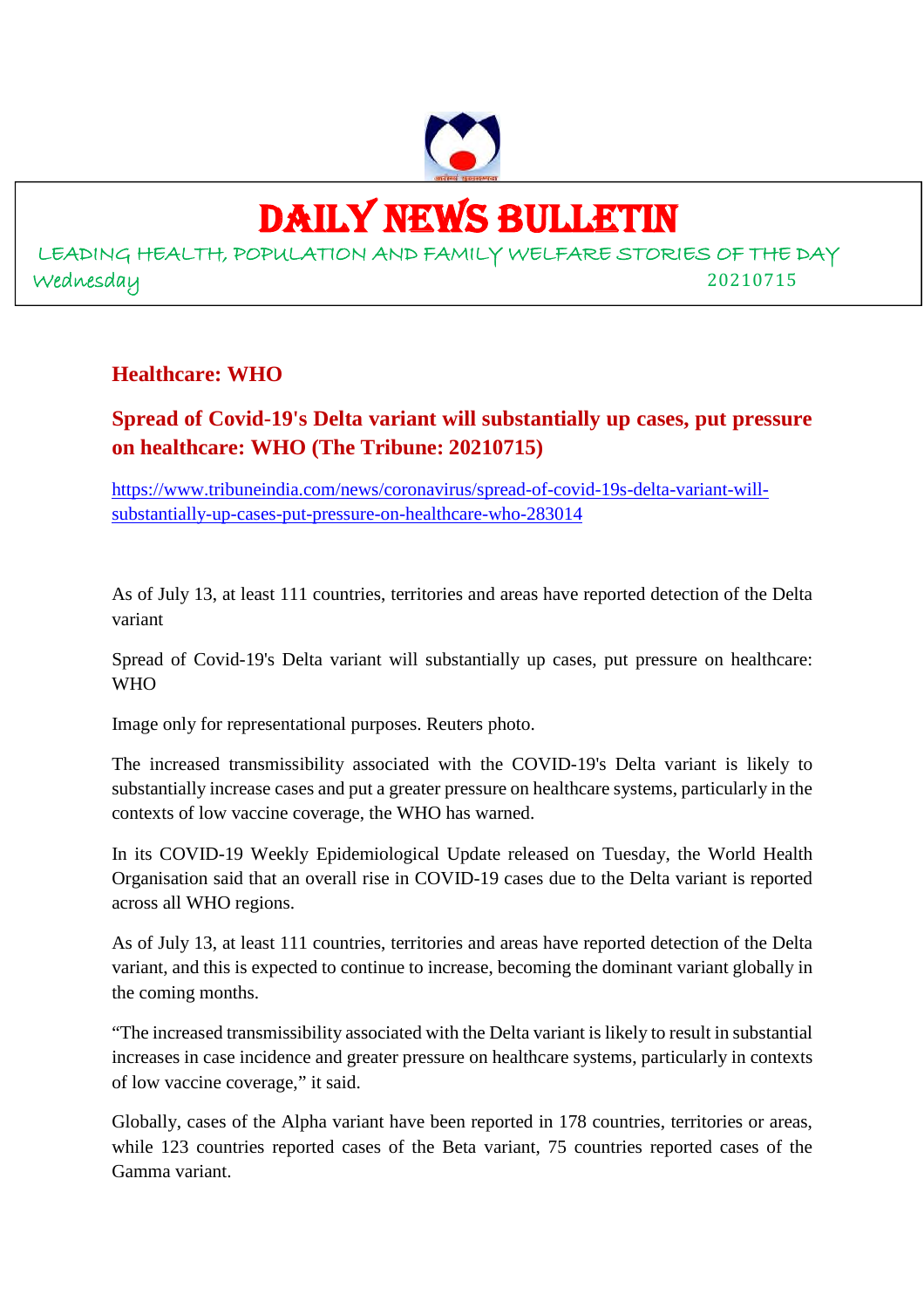The update said that the Delta variant has shown higher transmissibility than other Variants of Concerns (VOCs) identified to date.

"The increased transmissibility means that it is likely to become the dominant variant globally over the coming months," the update said.

It said that the emergence of more transmissible variants, coupled with the relaxation and inappropriate use of Public Health and Social Measures (PHSM) and increased social mobility and mixing and low vaccination coverage in many countries continue to contribute to rapid surges in incidence, hospitalisations and deaths in many countries.

"Moreover, in large parts of the world, there remain gaps in epidemiological surveillance, testing and genomic sequencing, and this limits our ability to monitor and assess the impact of current and future variants in a timely manner," it said.

The update noted that as countries gradually resume non-essential international travel, the introduction of risk mitigation measures aiming to "reduce travel-associated exportation, importation and onward transmission of SARS-CoV-2 should be based on thorough risk assessments conducted systematically and routinely." Almost a quarter (24.7 per cent) of the world's population has received at least one dose of a COVID-19 vaccine - over three billion doses administered. However, there are vast inequities in vaccine distribution and administration with the majority of vaccines administered in a small number of high and uppermiddle-income countries.

The update of the COVAX facility has been working to reduce this gap, but a large proportion of the world's population remains susceptible to SARS-CoV-2 infection.

"The breadth and quality of evidence of the efficacy and effectiveness of current vaccines against emerging variants remains limited; nevertheless, the available evidence suggests full vaccination offers high levels of protection against severe disease and death for all four VOCs, with mixed evidence as to the impacts on infection, mild-moderate disease and transmission.

"Virus evolution and the phenotypic impacts of all variants, including potential immune escape, require close monitoring and assessment, including the possible need for future adjustments to vaccine composition, vaccination strategies and/or coverage targets," it said.

The global number of new cases reported last week (July 5-11, 2021) was nearly 3 million, a 10 per cent increase as compared to the previous week. Following a steady decline for nine consecutive weeks, the number of weekly deaths increased by 3 per cent this week compared to the previous week, with over 55,000 deaths reported, the update said.

Globally, COVID-19 incidence increased with an average of over 4,00,000 cases reported each day as compared to 3,70,000 from the previous week.

The cumulative number of cases reported globally is now over 186 million and the number of deaths exceeds 4 million.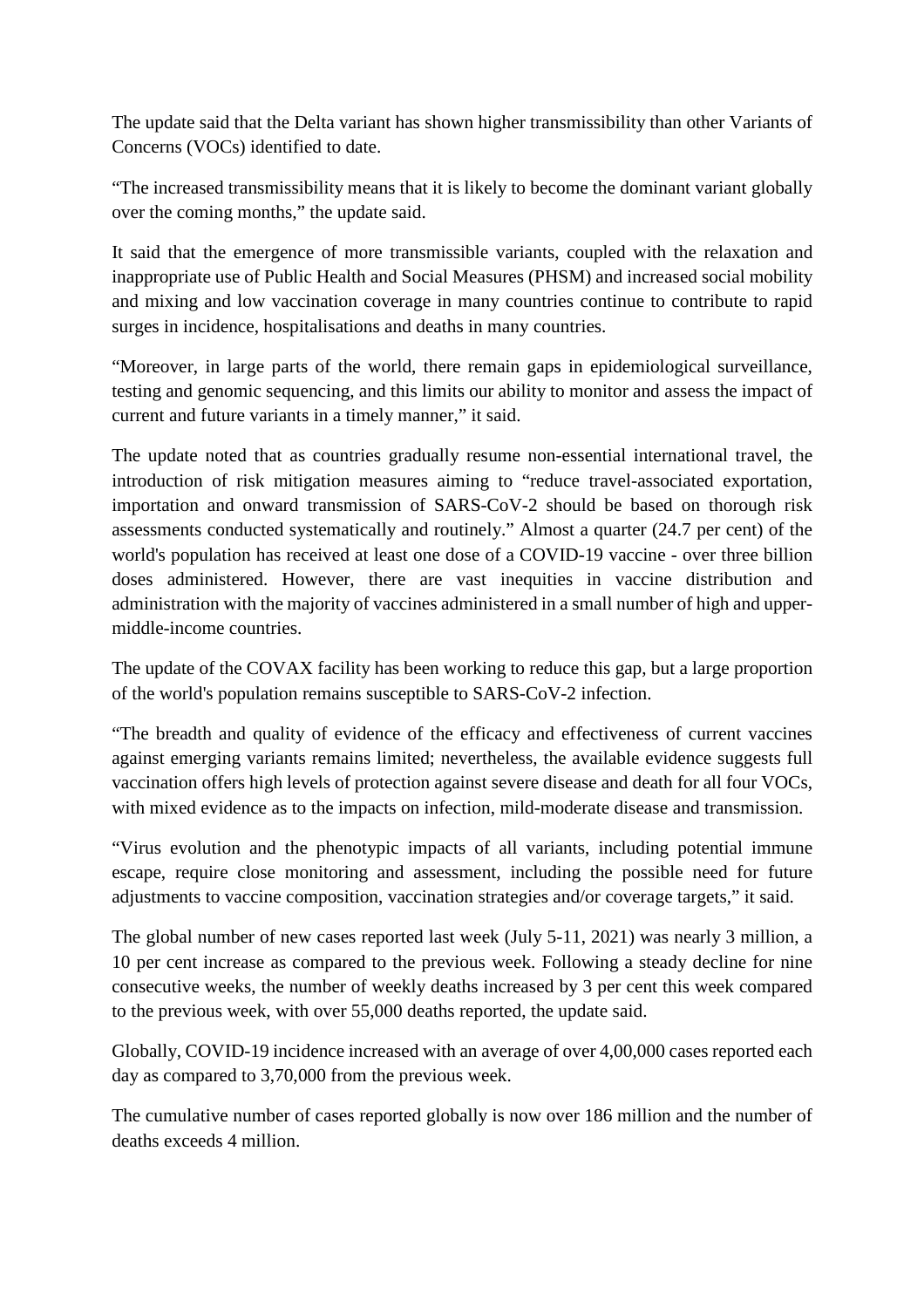This week, all regions with the exception of the Americas recorded an increase in incidence. The Eastern Mediterranean Region recorded the largest increase in incidence (25 per cent) followed by European Region with a 20 per cent increase as compared to the previous week.

The African Region had the smallest percentage increase in incidence with a 5 per cent increase. However, the region recorded a 50 per cent increase in the number of deaths as compared to the previous week.

The South-East Asia Region also recorded a significant increase in the number of deaths, reporting a 26 per cent increase as compared to the previous week. The Region of the Americas reported a 3 per cent decline in incidence and an 11 per cent decrease in the number of deaths reported last week.

The update said that the highest number of new cases were reported from Brazil (333,030 new cases; 9 per cent decrease), India (291,789 new cases; 7 per cent decrease), Indonesia (243,119 new cases; 44 per cent increase), the United Kingdom (210,277 new cases; 30 per cent increase) and Colombia (174,320 new cases; 15 per cent decrease).

In the South-East Asia Region, the highest numbers of new deaths were reported from India (6,035 new deaths; 0.4 new deaths per 100,000; a 4 per cent decrease), Indonesia (5,882 new deaths; 2.2 new deaths per 100,000; a 71 per cent increase) and Bangladesh (1,354 new deaths; 0.8 new deaths per 100,000; a 52 per cent increase). PTI

#### **Post-Covid symptoms**

#### **Children coming to hospitals in Delhi with post-Covid symptoms like headaches, brain fogging: Doctors (The Tribune: 20210715)**

https://www.tribuneindia.com/news/coronavirus/six-infected-with-coronavirus-in-mohali-nodeath-282622

Since it has happened after Covid, it is felt that it is because of the infection, but it needs to be investigated

Not only adults but also children who have battled Covid are coming to hospitals in the city with post-coronavirus symptoms like gastric issues, headaches, brain fogging, shortness of breath, doctors at private hospitals here said.

Apart from complaints of MISC (multisystem inflammatory syndrome in children), experts are also seeing children, who had mild Covid, coming to them with delayed recovery.

Dr Rahul Nagpal, Director, Pediatrics, Fortis Hospital Vasant Kunj said, "Fortunately, children did not have very severe Covid. We got a handful of patients who had congenital heart disease, some kidney disorders, severe asthma or obesity who required hospitalisation."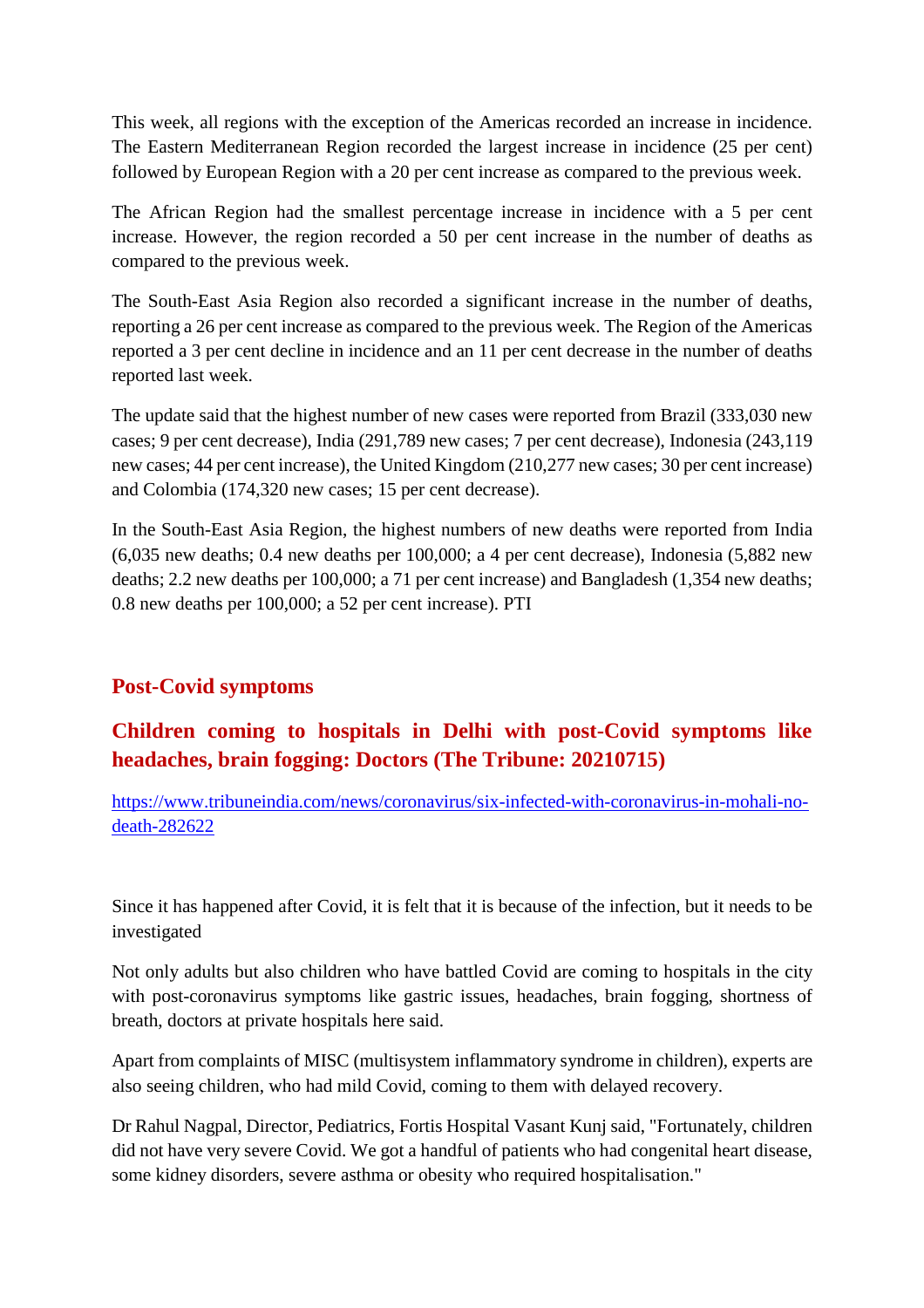"Post-Covid we are seeing multisystem inflammatory syndrome in children. It happens in one to two per cent of cases, but that is also a huge number. With proper drugs and identification, it can be cured.

Then there are lots of patients with diarrhoea, fatigue, body ache, digestive issues," he said.

The senior doctor said that some of the adolescents are coming with headaches, which might be the start of migraine in them. But it needs to be studied more. Since it has happened after Covid, it is felt that it is because of the infection, but it needs to be investigated.

Dr Shuchin Bajaj, Founder-Director, Ujala Cygnus Group of Hospitals, said that children are facing the issue of brain fogging and are unable to remember what they studied.

"They do not have much energy left, are stressed, anxious. Parents might confuse brain fogging with children trying to make excuses to not study or attend online classes, but these are real symptoms," he said.

Bajaj also said that in children who had severe Covid, symptoms like shortness of breath, developing severe heart rate even while going to toilet, severe headaches were found.

"These symptoms were found to be persisting for three to four months," he added.

Dr Nameet Jerath, Senior Consultant, Pediatric Intensive Care, Indraprastha Apollo Hospitals, New Delhi, said most children have had mild Covid, but stressed that even those who were asymptomatic are having prolonged low grade fevers, weakness, headache even after recovery.

Dr Shyam Kukreja, Director and Head of Department of Pediatrics and Infectious Disease Specialist, Max Hospital, said children are also facing psychological issues because of no social interaction, staying at home and due to fear of Covid.

"I have seen children scared to come to hospitals because they have seen Covid in their families or have lost their grandparents to the virus. They are unduly concerned or are facing nervous breakdown," he said.

Kukreja added that they have seen around 50 cases of MISC after the second Covid wave. — PTI

#### **Six infected with coronavirus in Mohali, no death**

#### **Six infected with coronavirus in Mohali, no death(The Tribune: 20210715)**

https://www.tribuneindia.com/news/coronavirus/six-infected-with-coronavirus-in-mohali-nodeath-282622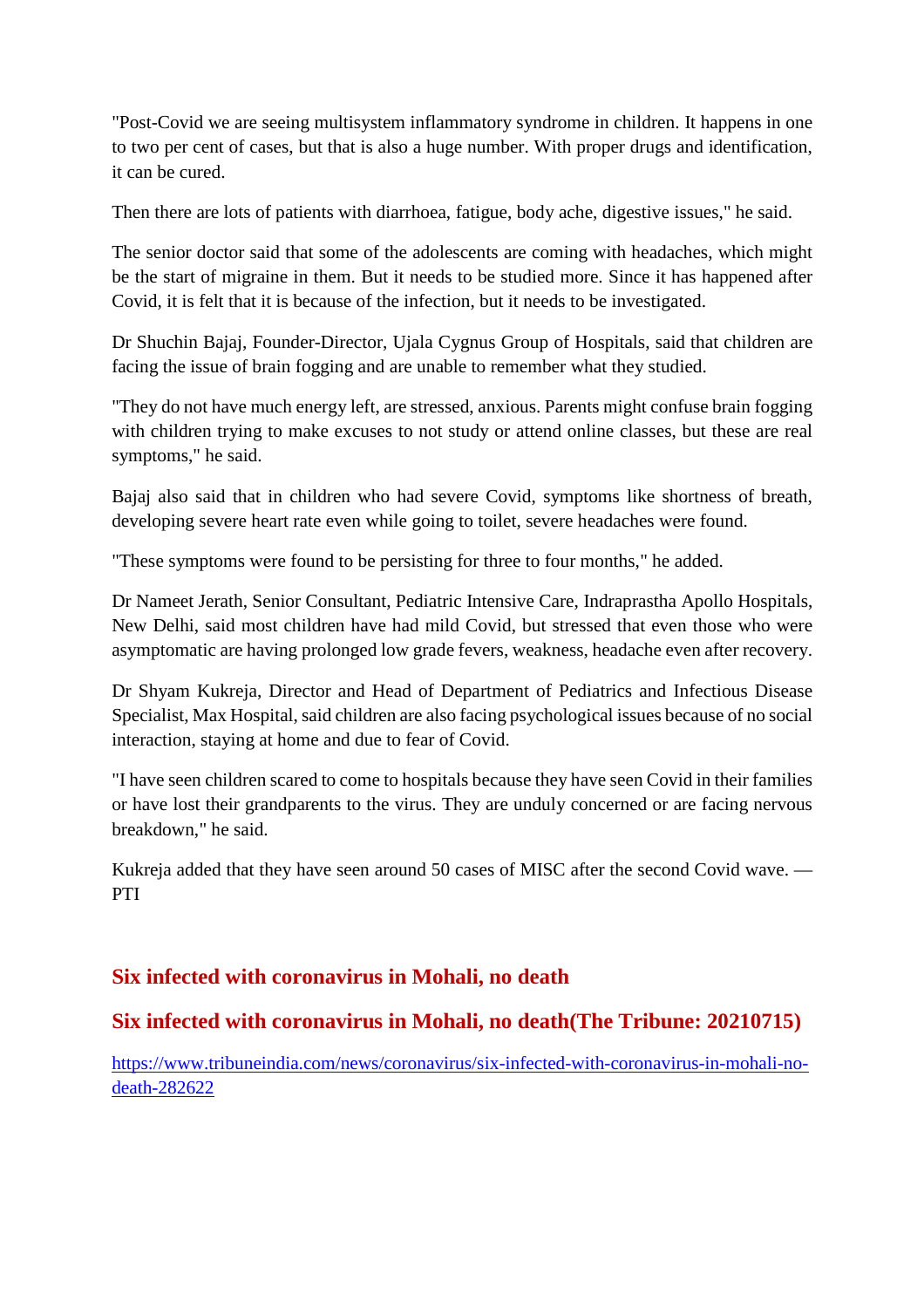Mohali: Six fresh Covid cases have been reported from the district during the past 24 hours, taking the tally to 68,379. No death was reported while 13 patients were cured of the disease.  $-$  TNS

One fresh case in Panchkula dist

Panchkula: One case of Covid-19 surfaced in the district, taking the overall tally to 30,615. No death was reported on Tuesday. Meanwhile, 2,643 persons were vaccinated at 10 government and five private vaccination centres across the district. — TNS

#### **Vaccination (The Asian Age: 20210715)**

http://onlineepaper.asianage.com/articledetailpage.aspx?id=15708989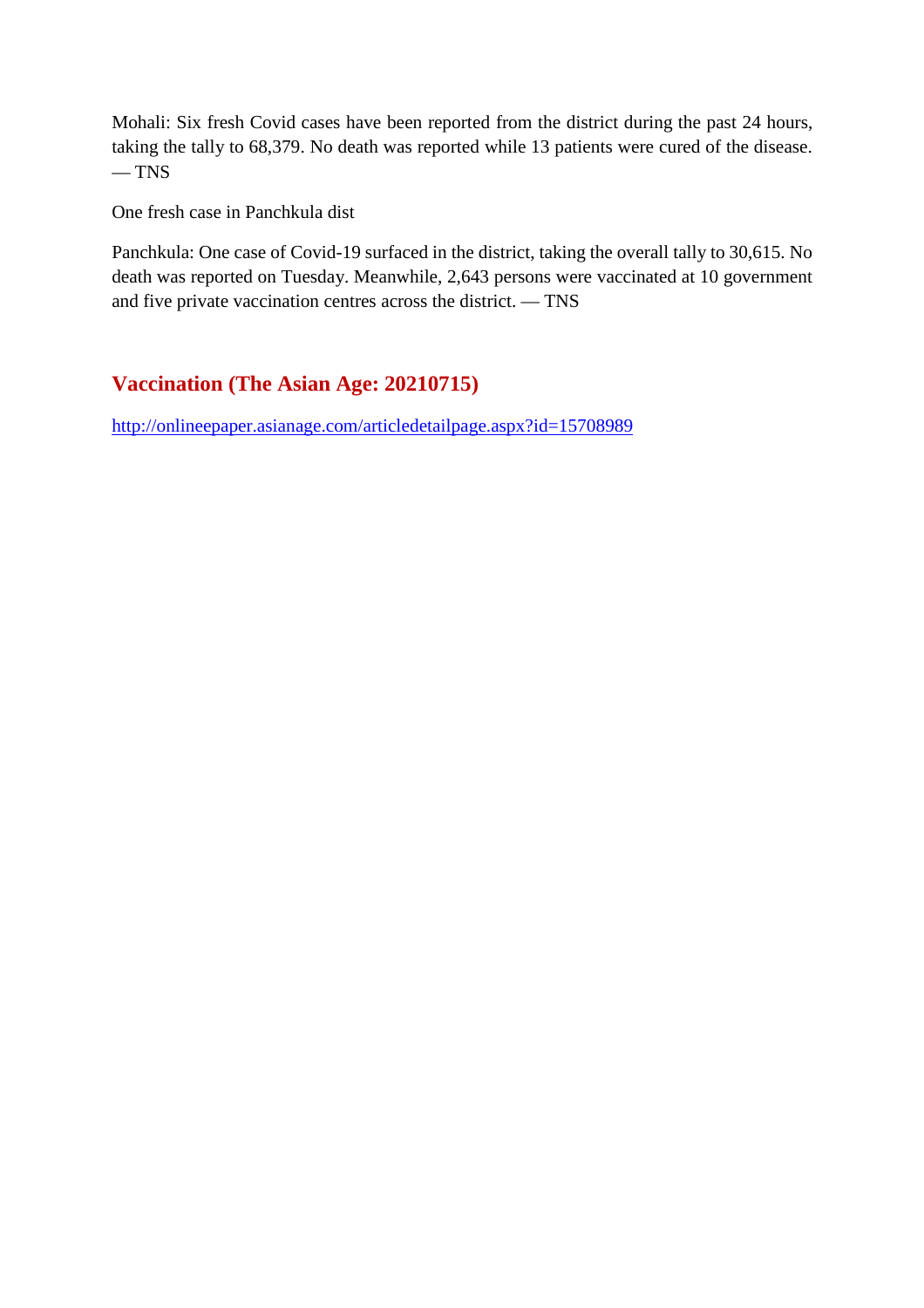## **THE ASIAN AGE**

#### **15 JULY 2021**

### Step up vaccination, don't blame it all on the people

The Union government has of late been warning the people of the impending third wave and the need to take precautions. Prime Minister Narendra Modi said on Tuesday that the opening of the economy is good news but the attendant crowding of markets and tourism spots could be an invitation for a possible third wave. Niti Aayog member V.K. Paul has lamented that people are talking about the third wave as casually as weather updates and the gross violations of Covidappropriate behaviour could cancel the gains in managing the pandemic so far. He has warned that the world has already started witnessing the third wave of the pandemic and it is people's behaviour that can invite it here more than anything else.

The government has a duty to inform and instruct people on the ways to handle a public health crisis but it must also do its job. The scientific community has identified and the political class has agreed to the singular role vaccination can play in preventing the virus from spreading, but reports emanating from various parts of the country on the topic are not

The government had earlier drawn up a schedule for administration of vaccines. But it seems it has allowed the momentum to taper off...

at all encouraging. India has set a target of vaccinating all eligible people by December 31 this year. To meet the target, we must vaccinate<br>over 80 lakh people a day. The number hovered around the target figure for a couple of days after June 21, when the Union government took over the responsibility of distributing the vaccines after dropping its earlier self-defeating policy to hand it over to the state governments and the private sector.

Latest figures, however, talk of a steep drop in the number of doses administered across the country. After recording an average of 61.14

lakh doses in the week starting on June 21, the figures dropped to 41.92 lakh doses daily. For the week starting July 5, the figure is a mere 34.32 lakh doses, which is less than half the target. Several states have started complaining of the lack of availability of doses while some, such as Tamil Nadu and Kerala, have pointed out the imbalance in the allocation of vaccines and asked for a substantial hike. Several states have either shut down or are on the verge of shutting down their vaccination centres.

The government, in an affidavit filed in the Supreme Court, had drawn up a schedule for the procurement of vaccine doses and their administration. However, it seems it has allowed the momentum to taper off, given the poor show which the country is witnessing now.

The nation is engaged in a war with a dangerous micro-organism, and it takes a sustained, targeted and well-funded war to defeat it. Occasional spurts are good for the gallery but cannot guarantee success. The people may have been lax but the government, which looked the other way when festivals were conducted with millions in attendance, and never bothered to ensure availability of adequate quantity of vaccine doses to conduct the world's largest vaccination programme, is no less culpable. At least now it must wake up to correct the course.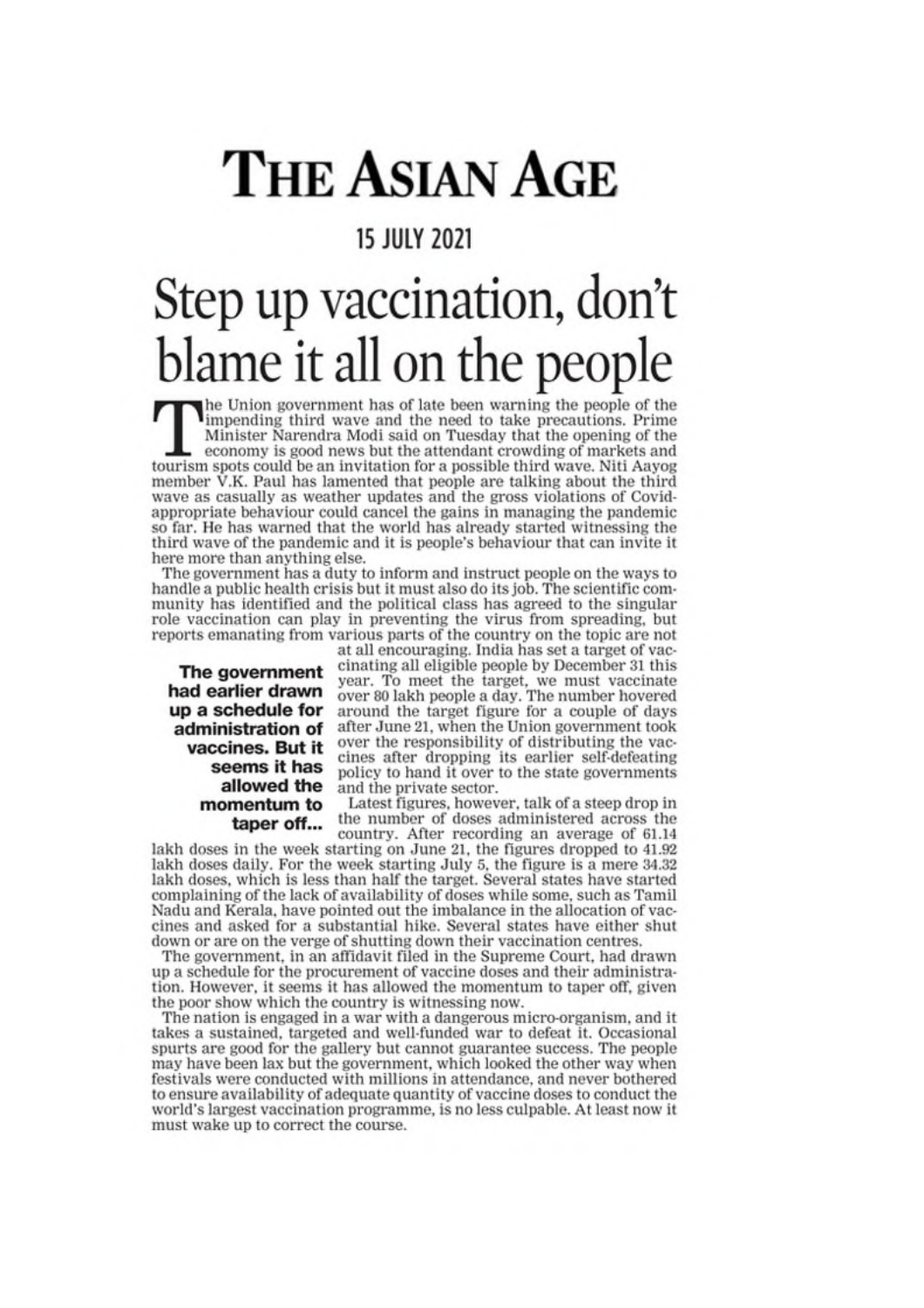#### **Population (The Asian Age: 20210715)**

http://onlineepaper.asianage.com/articledetailpage.aspx?id=15708987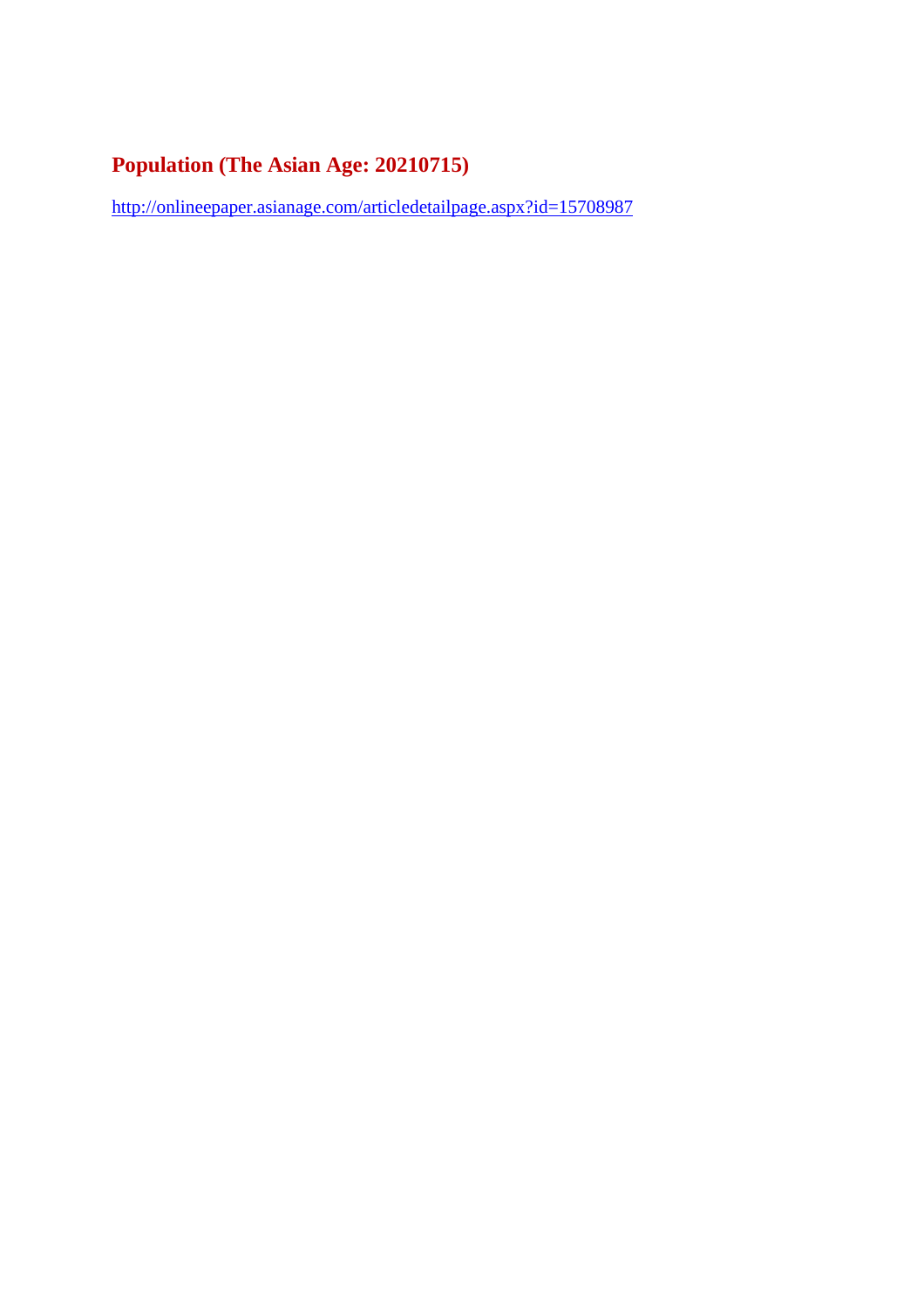# **Stabilising population by** coercion can never work

Patralekha Chatterjee

**Dev 360** 

e can't have sustain- $\mathbf{a}$ able planet without stabilising our population.

It is also no secret that coercive population control policies are not the way to stabilise population. The Narendra Modi government at the Centre was clearly aware of these well-known facts when it told the Supreme Court in December last year that India is unequivocally<br>against forcing family planning on its people and that "international experience shows that any coercion to have a certain number of children is<br>counter-productive and leads to demographic disfortions". In an affidavit<br>filed in the Supreme<br>Court, in response to a PIL seeking enactment of a law to control population, the health and family welfare ministry referenced the Programme of Action the International of Conference on Population and Development 1994, to which India is a signatory, and asserted that the country was unequivocally against coercion in family planning. It noted that<br>the country's family welfare programme was voluntary in nature.

More than six months down the line, Uttar Pradesh, ruled by the<br>same BJP which calls the shots at the Centre, is<br>singing a totally different tune. It has come up with a new population policy for 2021-2030 and wishes to bring in a law that would debar those with more than two children from contesting in local polls, prevent them from applying for or getting promotion in government jobs, and get various government subsidies. The proposed law also says that 'it shall be the duty of the government to introduce a compulsory subject relating to population control

**Uttar Pradesh Population** (Control, Stabilisation and Welfare) Bill 2021, which is open for suggestions from the public till July 19. has kicked up a storm.

The proposed law offers a slew of incentives to public servants who adopt the two-child norm such as two additional increments during their entire service, maternity or as the case may be, paternity leave of 12 months, with full salary and allowances.

All this is being done,<br>he UP government the government argues, because there are "limited ecological and economic resources at hand" in the state and "it is necessary and urgent that the provision of basic necessities of human life, including affordable food, safe drinking water. decent housing, access to quality education, eco-<br>nomic/livelihood opportunities, power/electricity for domestic consumption, and a secure living is accessible to all citizens".

The state wants to bring down its gross fertility<br>rate from 2.7 (at present) to 2.1 by 2026, and to 1.9 by 2030.

No one can have any quarrel with the idea of state government any wanting to provide basic necessities to its people. But where is the evidence to show that coercive measures help stabilise population in the long run, aspecially in democra-<br>cies? Why is "population<br>control" and "population<br>balance" becoming the talking points instead of the real issues that need to be addressed so that the state can deliver the basics to its people.

There has been a continuous fertility decline<br>among most states in India over the years. States like Kerala and Tamil Nadu, which have succeeded in sharply reducing their total fertility rate, have done so by focusing on female litera-

riage and overall human development. This is also true for other countries in the neighbourhood which have successfully st<br>bilised their population. sta-

There is a wealth of evidence that suggest that women with no, or low<br>education, have higher fertility as compared to women with higher levels of education. India's country-wide female literacy rate is 70.3 per cent, while the male literacy rate is estimated at around 84.7 per cent, going by a nationwide study by the National Statistical Office from July 2017 to June<br>2018. But a bunch of states, including UP, trail behind the national average when it comes to female literacy. Female literacy rate in Uttar Pradesh was pegged at 63.4 per cent, while male literacy in the state is<br>around 81.8 per cent.

If a state wishes to stabilise its population, it could start with focusing its political energy on improving female literacy and other development<br>indicators. Health activists are pointing out that states which have a dismal record in infant mortality, where institutional births are fewer, and where female illiteracy is high have a much higher birth rate than others.

The government's own surveys show that women in the lowest wealth quintile, and the least educated women, had on an average one more child than those with more than 12 years of schooling and in the highest wealth quintile.

The total fertility rate (TFR) in the country as a whole is coming down -19 out of 22 states now have a below-replacement fertility which means women in these states have less than two children. In UP too, the fertility rate is on a downward trajectory nearly halved from 4.82 in 1993 to 2.7 in 2016.

If a state wishes to stabilise its population, it could start with focusing its political energy on improving female literacy and

Political observers say the draft bill is less about population stabilisation<br>and more about the politics of perception.<br>Irrespective of whether it becomes a law or not, it is already being seen as a of muscular marker Hindutva that will keep the minorities in their place. With Uttar Pradesh Assembly elections inching closer, this could help consolidate the BJP's support base in the state.

As Ashwini Deshpande, professor of economics, Ashoka University, said in a recent commentary: "The unstated, or often stated, argument is that certain communities' have too many children. stokes baseless This majoritarian fears.

Of course, Uttar Pradesh isn't alone in believing in the power of the stick. Assam, also a BJP-ruled state, is debating a population control policy.<br>Gujarat, another BJP state, says it plans to study the new population control laws in other states. In Gujarat, those with more than two children cannot contest local body polls.

Many states have experimented with the two-child policy in one form or another over the years. But they aren't uniform, and it's hard to quantify their impact. Population experts say coercive population policies can do worsen the child harmsex ratio, malnutrition, etc-and should be avoided at all costs.

It's critical that we keep the fundamentals on the front-burner. The Uttar Pradesh government headed by Yogi<br>Adityanath acknowledges that illiteracy and poverty can slow down population stabilisation. Women with no schooling have a higher fertility rate in UP, as in other states.

There's an urgent need to act on the "why" in these areas, and not population control through coercion, if the goal is sustainable and inclusive development.

The writer focuses on development issues in India and emerging economies. She can be reached at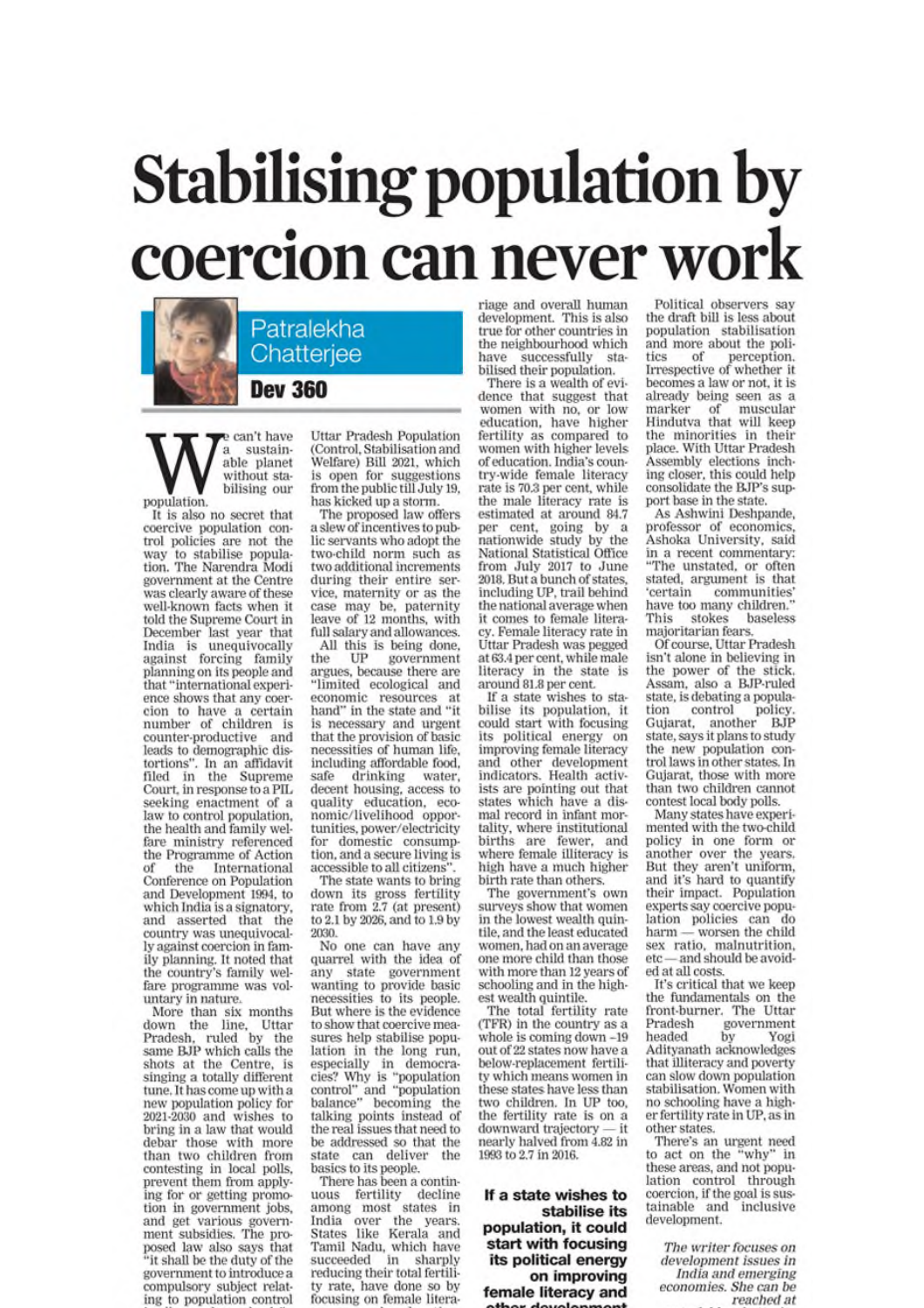#### **Vaccination**

#### **Lessons on vaccination communication from a remote region in Maharashtra (The Indian Express: 20210715)**

https://indianexpress.com/article/opinion/columns/lessons-on-vaccination-communicationfrom-a-remote-region-in-maharashtra-7405054/

Mittali Sethi writes: In Melghat, Maharashtra, the priority was to have a mode of communication which belonged to the people

Sometimes what seems like vaccine hesitancy is just a matter of the wrong time or place. (AP/Representational)

Two months ago, it was difficult for us to get even 50 vaccinations done in a single day in Melghat, Maharashtra, as people would just not turn up in this remote area. Last week, we did 800 in a day, and we know this is a record we will break soon. Vaccination in Melghat, nestled within a forest, a core tiger reserve and home to the Korku tribals, offers rich insights into behaviour, culture and the relationship between them.

Information, education, communication (IEC) is one of the most bandied-about terms in administration. We go all out in terms of the quantity of advocacy without paying attention to the quality. There is too much information today. Social media has pitted us against an infodemic. Secondly, just information is of no use unless it gets translated into knowledge and then action. If we think about how many of our opinions we have changed in the past few years, we will be surprised to discover how the human brain clings to its ideas.

This concept is fundamental for us to understand. Otherwise, it sends us to the ground with stereotypes and biases, such as "the tribal population doesn't understand because they believe in superstition". If we approach any culture, thinking it to be an unnatural extension of society, it is unfair to expect that any good will happen. Questions like — how can I use this culture or its practices to strengthen my argument? What makes them fearful of this thing? Can we supply any information or role models that might help make things more transparent for them? — are good points to ponder over.

In Melghat, our strategy was multifold. Language is the centrepiece of every culture. So the priority was to have a mode of communication which belonged to the people. Our discussions led to us shooting episodes of a serial we called Corona haarativa, Melghat jitauva (Corona will lose, Melghat will win), which was broadcast on YouTube. The tribal residents of Melghat acted in the serial, it was in their language, it had them asking questions and answering those questions. This kind of communication allowed us to engage with people much more than just dialogue could.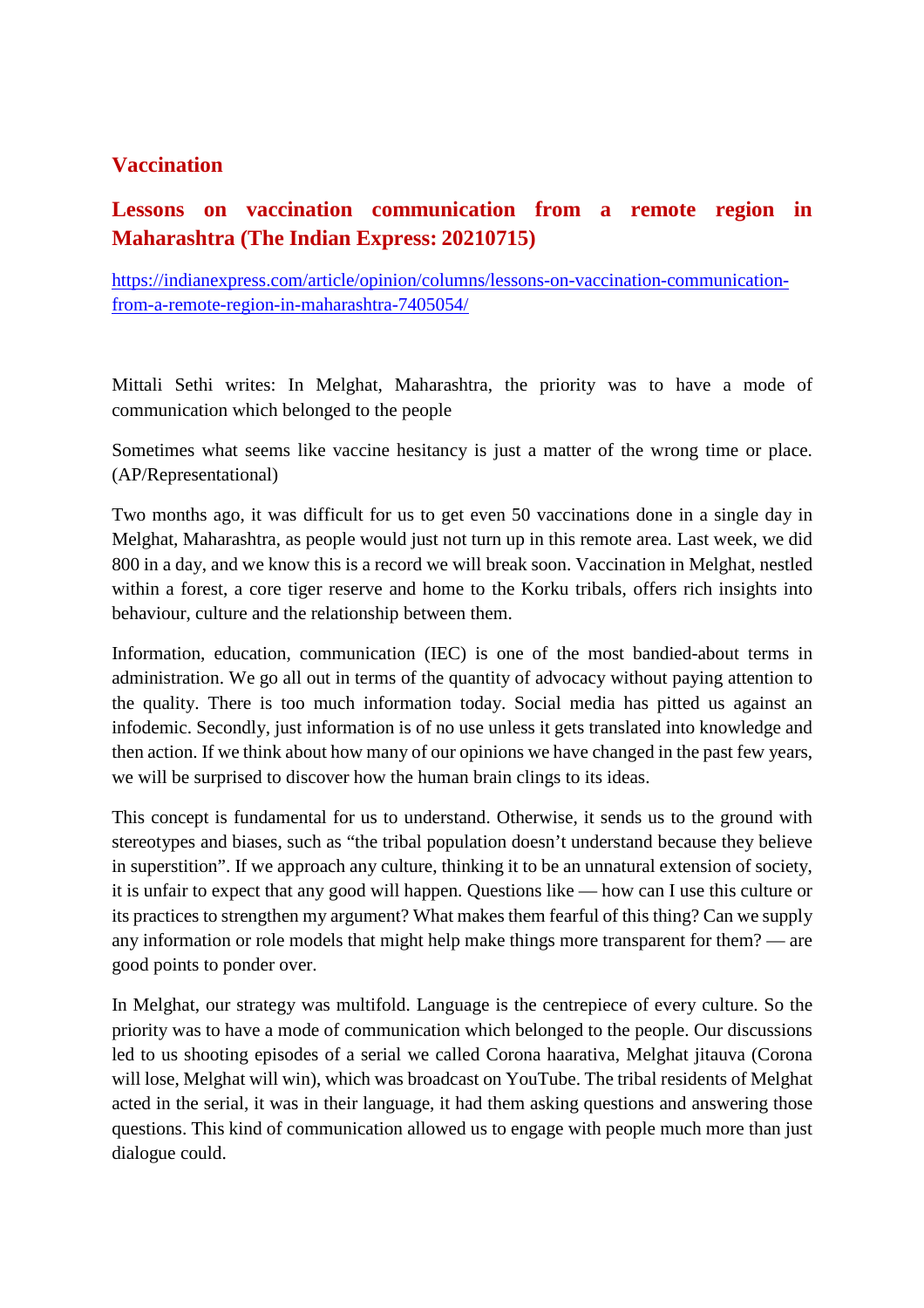Sometimes what seems like vaccine hesitancy is just a matter of the wrong time or place. Villagers cannot sit at home all day long as most of them work for MGNREGA or in their fields. We tailored our camps to these schedules. We moved vaccination centres to open spaces in villages. That way, people could see others taking the vaccine. Villagers set up small but beautiful pandals at these places, usually close to a tree where people could sit and get monitored by the medical team after vaccination. We clapped for the first set of vaccinations and made sure the camp felt like a festival in the village, sometimes using music or our videos. Many people used to say they had to first go home and eat before the vaccination. So, we started keeping biscuits and water at vaccination camps.

We set up intermittent goals. Which village can get itself 100 per cent vaccinated first? We kept reward systems, including public appreciation. Last week, I threw a challenge to the sarpanches: Getting their gram panchayat bodies 100 per cent vaccinated because people would listen only to leadership that practises what it preaches. Three gram panchayat bodies became the first set (out of 120) in Melghat to achieve the feat. This number might seem small, but this leadership has brought people together on a common agenda. Things are gradually turning around now, with some villages calling us for vaccination camps. However, we are acutely aware that there is still a long way to go.

Sudden interest in 'population control' in Assam and UP points to political bad faith

Lessons on vaccination communication from a remote region in Maharashtra

Delhi Master Plan: Planning a city by excluding the people

One final point. While we were doing IEC in a village, one kaka asked me, "Did you think of visiting and asking me how I was doing after the injection?" Ultimately, all people want is to be taken care of. They need to trust us and believe that we will respect and care for them, if they give us that faith. The steps we took were not only to meet an immediate target but to tell them that they are a part of our family. It will be in this mutual admiration and respect that we will knit the foundation of a healthy Melghat.

#### **Population control'**

**Sudden interest in 'population control' in Assam and UP points to political bad faith ( The Indian Express: 20210715)**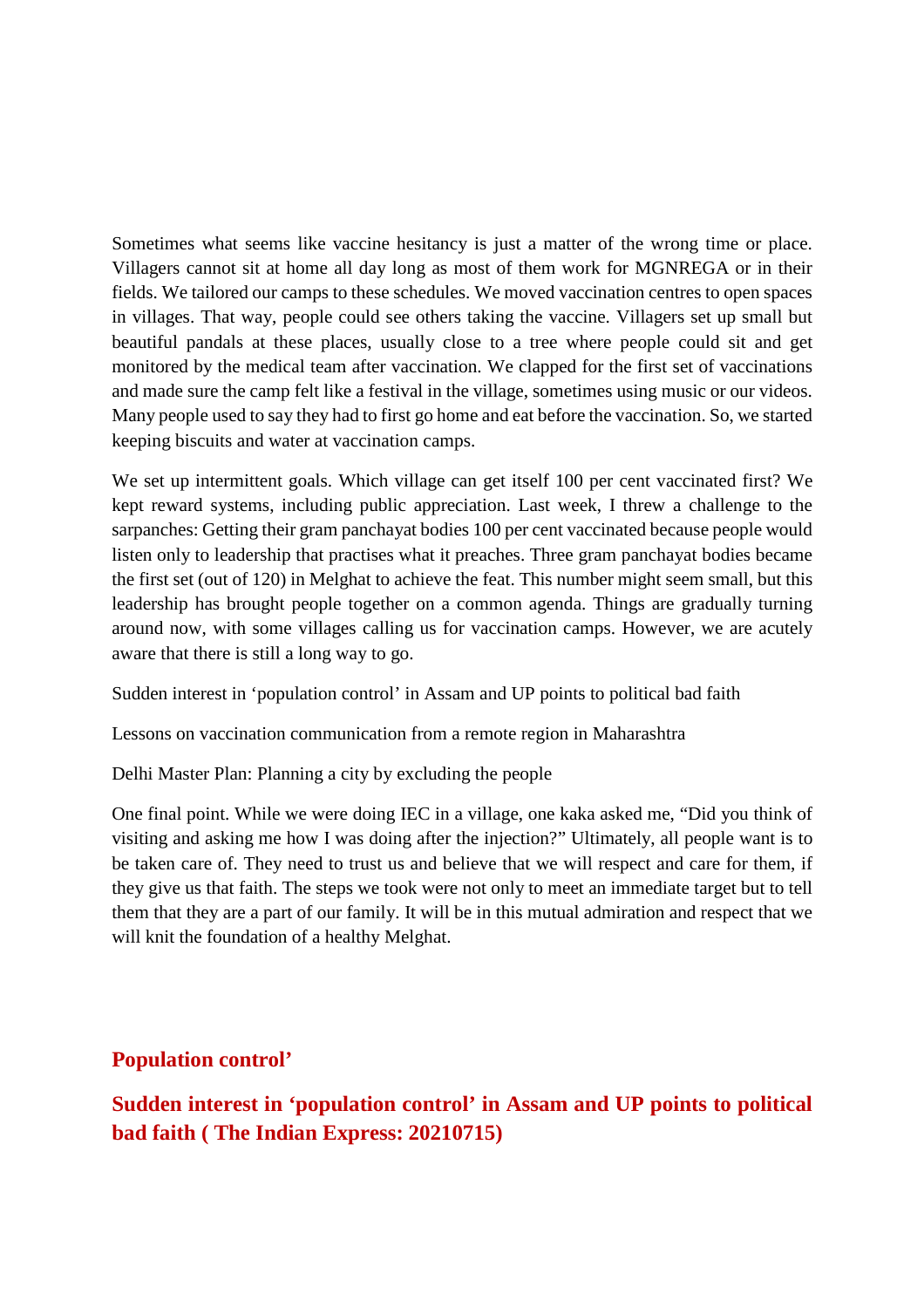https://indianexpress.com/article/opinion/columns/sudden-interest-in-population-control-inassam-and-up-points-to-political-bad-faith-7405007/

S Y Quraishi writes: What is the provocation for the CMs of Assam and UP to suddenly announce their respective population policies?

Firstly, global experience shows that any coercion in population control is counterproductive.

The last couple of weeks have seen a sudden spurt in political interest in population control in two BJP-ruled states, Assam and UP, which has aroused speculation about the motives. What makes the two chief ministers different is that one has just started his tenure while the other is at the end of his.

Population control is essentially a good idea and has been so right from Independence. India was the first country in the world to have a National Family Planning programme in 1952. We have had a National Population Policy for over half a century which has been updated from time to time. The latest policy, introduced in 2000, is being vigorously followed. It has paid great dividends with 24 out of 29 states having achieved total fertility rate (TFR) of 2.1 which is considered the replacement level (no further population growth). The remaining states, popularly called BIMARU states, though lagging, are also on the right course.

In this backdrop, the question arises: What is the provocation for the two CMs to suddenly announce their respective population policies? In both cases, keeping the cauldron boiling for communal polarisation is the probable answer, and probable electoral gains for Yogi Adityanath in the impending election.

The proposed measures suffer from some essential flaws. Firstly, global experience shows that any coercion in population control is counterproductive. And how can we forget the forced sterilisation programme of the Emergency era (1975-77), which caused a backlash from which the country hasn't still recovered?

Secondly, the two-child norm has earlier shown in other states disastrous consequences for women, with many facing divorce to prevent disqualification of their husbands from contesting elections and couples going for large-scale female foeticide which skewed the gender ratio even further. The child sex ratio of India has been in steady decline, dropping from 945 in 1991 to 918 in 2011.

The Assam CM has expressed concern over the "population explosion" amongst the Muslim community in the state. He has further reiterated that stringent population control is the only way forward to bring about development for the community.

While the above quoted statement might sound alarmist, the government can be credited with taking steps with positive implications. Sub-committees dedicated to a range of issues, from health and education to financial inclusion and women empowerment, are amongst the plans,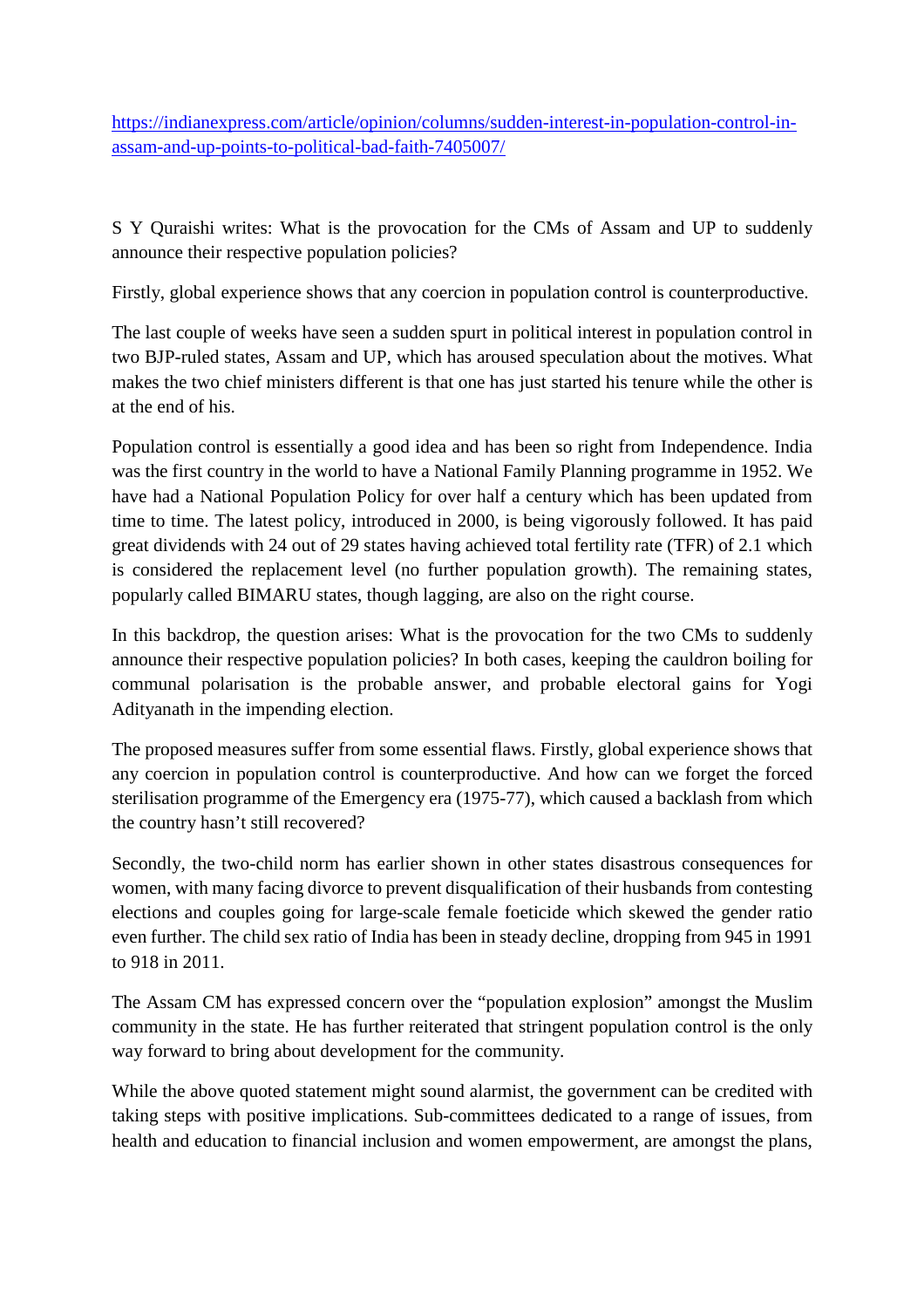which are commendable initiatives. The intent of the government to focus on education and empowerment of women is a sensible step forward.

However, fixating on one particular minority community to bear the sole onus for population control is an atrocious idea. Fixing upper limits on the number of children and tying it to government aid and benefits is questionable, as China is witnessing right now. The one-child policy adopted by that country in the 1990s has proved disastrous, forcing the country to move to the two-child, and very recently, the three-child norm. China is now burdened with nearly a 70 per cent elderly population with less than 30 per cent young people to support them, a consequence which was not foreseen.

On the contrary, India's voluntary population policy is doing very well, having achieved the total fertility rate (TFR) of 2.1, which translates to a couple being "replaced" by two children. In Assam, in particular, the TFR has, in fact, dropped from 2.2 in 2015 to 1.9 in 2020-21. Thus, the population "explosion" is a bogey. The use of modern contraceptive methods by women is highest amongst Assam's Muslim women, at 49 per cent. Unmet need for contraception is also the highest among them, at 12.2 per cent. The problem, clearly, is not uncontrolled population increase amongst the community as the government is projecting, but poor service delivery.

The Population Foundation of India has rightly pointed out that a strict limit on the number of children, like the two-child norm, will unleash a rapid increase in divorce and of sex-specific abortions, which would be highly detrimental to the future of the nation.

What, then, can be done? There are three vital factors which are responsible for high fertility: Illiteracy (especially of girls), poverty and poor reach of health services. CM Sarma's emphasis on addressing these factors is most appropriate. CM Yogi must emulate that. An internationally recognised principle is that "development is the best contraceptive". It should precede fertility control and not the other way round.

Sudden interest in 'population control' in Assam and UP points to political bad faith

Lessons on vaccination communication from a remote region in Maharashtra

Delhi Master Plan: Planning a city by excluding the people

In comparison to Assam, Yogi Adityanath's Uttar Pradesh Population Policy 2021-2030 hasn't specifically mentioned Muslims, though no one is in doubt that the objective is to keep communal hatred on the boil, a tested and tried election winning formula.

Prima facie, the given rationale and most of the provisions of the bill sound reasonable. It's the coercive elements, like denial of government jobs and benefits of government schemes, which make it undesirable and counter productive.

It is noteworthy that despite the triple handicap of lowest literacy, extreme poverty and poor access to family planning services, Muslim adoption of family planning has been commendably high in the last three decades — faster than Hindus. As a result, the fertility differential between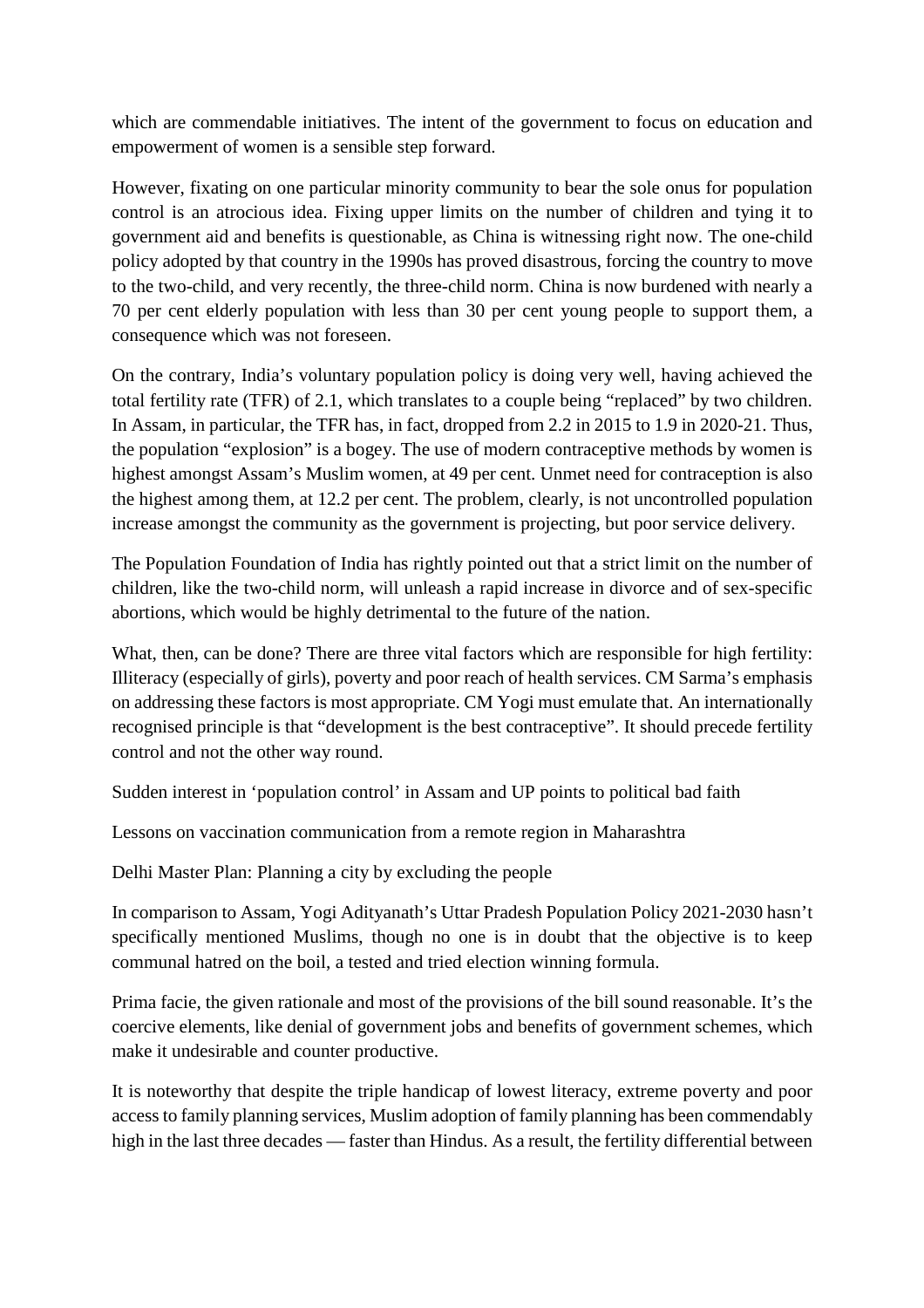Hindus and Muslims, which was more than one child (1.1 to be precise), has come down to 0.48.

According to NFHS-4, in 22 states, the fertility rate of Muslims was lower than that of Hindus in Bihar. If religion was the determining factor, Muslims all over the country would have a higher fertility. This underscores the fact that socioeconomic conditions, rather than religion, influence fertility behaviour. NFHS surveys clearly show that in the so-called BIMARU states, socioeconomic conditions of both Hindus and Muslims are weaker than in other states.

A pertinent question is: Don't Hindus also have more than two children? A backlash cannot be ruled out. In fact, within 24 hours, VHP attacked the policy. Even an NRC-type reaction cannot be ruled out where more Hindus than Muslims were hit which made the government run for cover.

Since it is not legally possible for both the bills to target a specific religious community, namely the Muslims, the wisest course for Muslims would be not to fall into the trap and start attacking the policies. They should, rather, support the three-pronged development plans to address their illiteracy, income and service delivery.

#### **COVID-19 vaccination woes**

#### **Ramping up supply: On COVID-19 vaccination woes (The Hindu: 20210715)**

https://www.thehindu.com/opinion/editorial/ramping-up-supply-the-hindu-editorial-on-covid-19-vaccination-woes/article35330826.ece

Spikes, dips in vaccination rates are normal, but India needs to guard against slackening

Less than a month after the Centre revised its vaccination policy and took

#### **Non-communicable neurological disorders**

#### **Stroke caused 6,99,000 deaths in India in 2019, which is 7.4% of the total fatalities (The Hindu: 20210715)**

https://www.thehindu.com/news/national/stroke-caused-699000-deaths-in-india-in-2019 which-is-74-of-the-total-fatalities/article35315823.ece

Contribution of non-communicable neurological disorders and neurological injuries to the total disease burden has more than doubled between 1990 and 2019.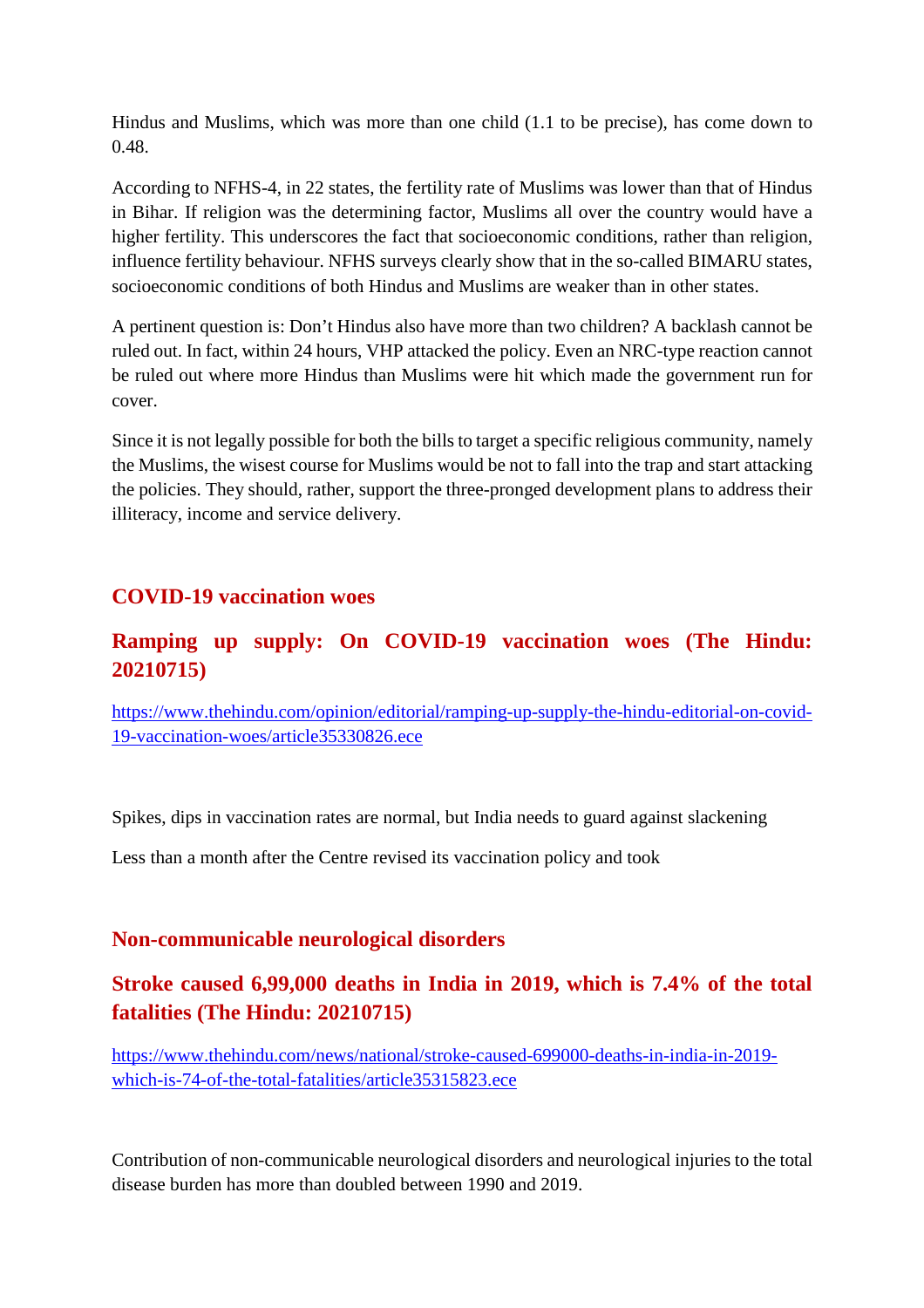Contribution of non-communicable neurological disorders and injury-related neurological disorder to the total disease burden has more than doubled

#### **Five health books**

#### **Five health books to invest in this month (The Hindu: 20210715)**

https://www.thehindu.com/books/five-health-books-for-the-month-that-teach-you-positivityand-resilience/article35297191.ece

These books are all about how to stay afloat with courage when things go wrong

(Stay up to date on new book releases, reviews, and more with The Hindu On Books newsletter. Subscribe here.)

#### **Cardiovascular diseases**

#### **Risk of cardiovascular disease set to increase in Tamil Nadu, finds study (The Hindu: 20210715)**

https://www.thehindu.com/news/national/tamil-nadu/risk-of-cardiovascular-disease-set-toincrease-in-tamil-nadu-finds-study/article35274660.ece

Researchers found that all the risk factors such as lipids, hypertension and dysglycemia had increased considerably in the population.

The risk of cardiovascular (CV) diseases is set to increase in urban and rural population in Tamil Nadu in the future if the current scenario persists, a recent study has shown.

#### **Immunity debt'**

#### **Explained | What is 'immunity debt', and is it caused by coronavirus lockdowns? (The Hindu: 20210715)**

https://www.thehindu.com/sci-tech/health/explained-what-is-immunity-debt-and-is-it-causedby-coronavirus-lockdowns/article35257903.ece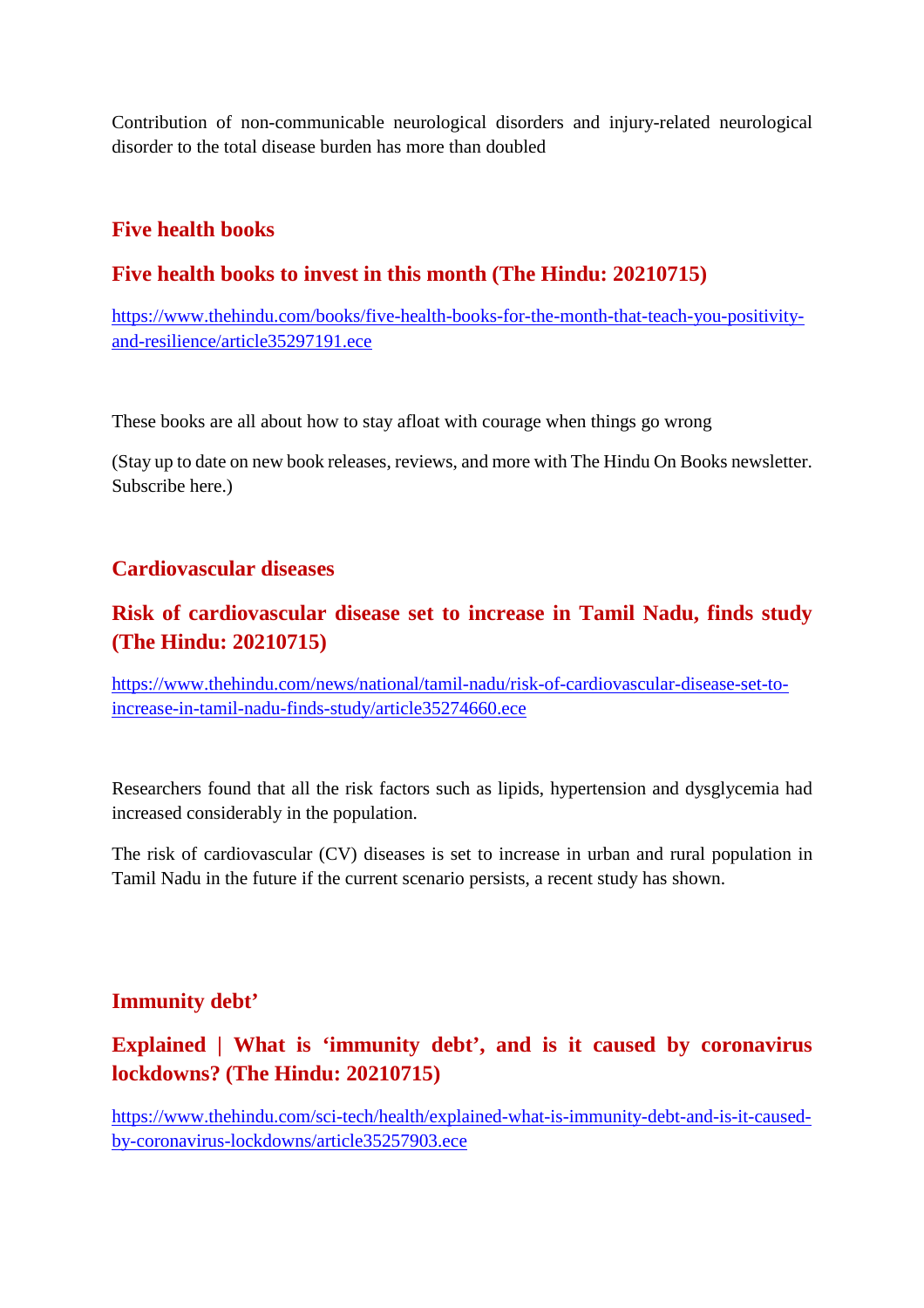Amid a gradual easing of lockdowns, why are some countries reporting a higher number of respiratory infections?

#### **Data | Delta variant drives COVID-19 infection**

#### **Data | Delta variant drives COVID-19 infection surge in the world (The Hindu: 20210715)**

https://www.thehindu.com/data/data-delta-variant-drives-covid-19-infection-surge-in-theworld/article35235250.ece

Studies show that the vaccines are highly effective in reducing related hospitalisations

Across the world, the new confirmed cases of COVID-19 are on the rise again for the past two weeks. The spike is not uniform across all countries, with many

#### **Food and Nutrition**

#### **Strawberries For Heart: िदल सेलेकर डायिबटीज़ तक, सेहत को ऐसेफायदा पहंचाती हॉबेरीज़ (Dainik Gagaran20210715)**

https://www.jagran.com/lifestyle/health-from-enhancing-heart-health-to-diabetes-know-benefits-of-eating-strawberries-21832601.html

दिल से लेकर डायबिटीज़ तक, सेहत को ऐसे फायदा पहंचाती हैं स्ट्रॉबेरीज़

Strawberries For Heart Health स्ट्रॉबेरीज़ से जुड़े अध्ययन में 33 प्रतिभागियों को शामिल किया गया था जिनकी डाइट 14 सप्ताह की अवधि में देखी गई थी। प्रतिभागियों को स्ट्रॉबेरीज़ के अलावा अन्य बेरीज़ खाने की अनुमति नहीं थी।

नई दिल्ली, लाइफस्टाइल डेस्क। Strawberries For Heart: चाहे स्ट्रॉबेरी केक हो या फिर स्ट्रॉबेरी आइसक्रीम, शायद ही कोई ऐसा हो जिसे ये लाल, रसीला और मीठा फल पसंद न आता हो। न्यूट्रिएंट्स में प्रकाशित एक अध्ययन के अनुसार, "आहार संबंधी स्ट्रॉबेरी मोटापे से पीड़ित लोगों के कार्डियोमेटाबोलिक के जोखिम में सधार करती है। अध्ययन में 33 प्रतिभागियों को शामिल किया गया था, जिनकी डाइट 14 सप्ताह की अवधि में देखी गई थी। प्रतिभागियों को, स्टॉबेरीज़ के अलावा अन्य बेरीज़ खाने की अनमति नहीं थी।

क्या कहते हैं एक्सपर्टस